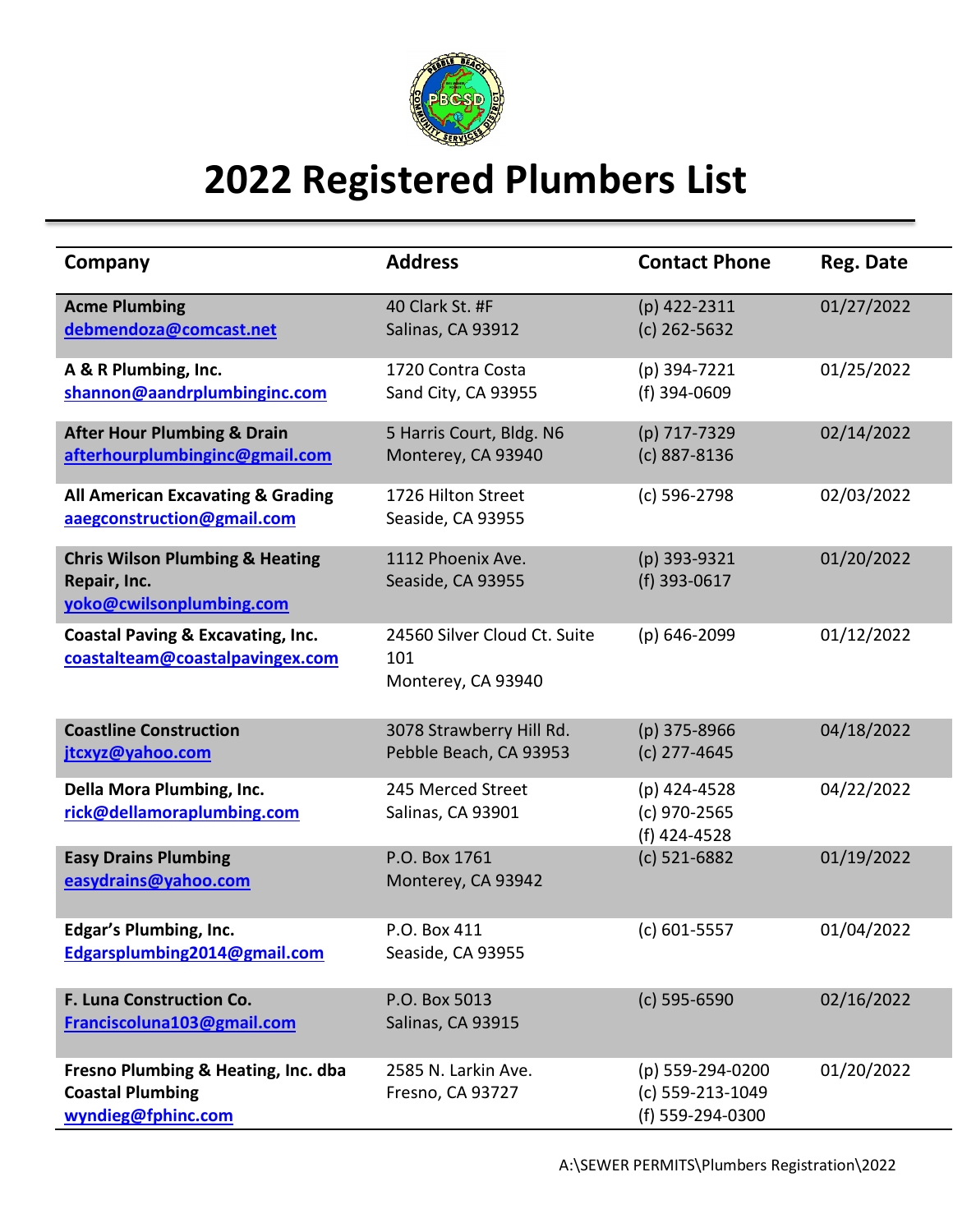| George Wilson's Plumbing, Inc.<br>george@georgewilsonsplumbing.com                      | 8 Harris Court, Suite C-4<br>Monterey, CA 93940        | $(p)$ 383-8561<br>(c) 240-2020                 | 01/06/2022 |
|-----------------------------------------------------------------------------------------|--------------------------------------------------------|------------------------------------------------|------------|
| GIS Plumbing, Inc.<br>gisplumbingfin@gmail.com                                          | 326 E. Alisal Street, Suite A<br>Salinas, CA 93901     | (p) 905-8873<br>(c) 776-1359                   | 03/09/2022 |
| <b>Glen Kemp Plumbing &amp; Radiant</b><br><b>Heating</b><br>glenkempplumbing@gmail.com | 1268 Bishop Way<br>Pacific Grove, CA 93950             | $(p)$ 601-4171<br>$(c)$ 521-6073               | 01/11/2022 |
| <b>Gold State Plumbing</b><br>eliasrico@goldstateplumbing.com                           | 731 La Baig Dr.<br>Hollister, CA 95023                 | (c) 408-763-7706                               | 03/01/2022 |
| <b>H2O Plumbing</b><br>H2ohydronicsolutions@gmail.com                                   | P. O. Box 356<br>Marina, CA 93933                      | $(c)$ 262-4513                                 | 06/22/2022 |
| J. Luna Construction<br>jlunacosntruction@gmail.com                                     | 416 Hyland Dr.<br>Salinas, CA 93907                    | (p) 210-6938<br>$(c)$ 206-5598                 | 06/27/2022 |
| JD's Plumbing, Inc.<br>JDS721115@gmail.com                                              | 689 Francis Ave.<br>Seaside, CA 93955                  | (p) 394-3100                                   | 01/11/2022 |
| JND Plumbing, Inc.<br>Indplumb2005@gmail.com                                            | 1172 S. Main St. #126<br>Salinas, CA 93901             | $(p)$ 236-0307                                 | 03/01/2022 |
| JT Plumbing & Heating, Inc.<br>Jt.plumbing@yahoo.com                                    | 3016 Del Monte Blvd. Suite A<br>Marina, CA 93933       | (c) 632-0139                                   | 01/07/2022 |
| <b>Marina Plumbing &amp; Heating</b><br>lanette@mphmarina.com                           | 3340 Paul Davis Dr., Suite G<br>Marina, CA 93933       | (p) 384-8206<br>(c) 760-0356<br>(f) 384-7062   | 04/262022  |
| <b>Peninsula Septic Tank Service (PSTS)</b><br>stefanie@psts.net                        | 73 W. Carmel Valley Rd. #28<br>Carmel Valley, CA 93924 | (p) 659-2465<br>(c) 233-9691<br>(f) 659-5938   | 01/20/2022 |
| <b>Precision Plumbing &amp; Heating</b><br>admin@preplum.com                            | 1738 Hickory Street, Suite C<br>Sand City, CA 93955    | (p) 649-1990<br>(c) 915-7925<br>(f) 633-6157   | 02/03/2022 |
| <b>RK Wilson Plumbing</b><br>rkwilsonplumbing@gmail.com                                 | P. O. Box 1190<br>Seaside, CA 93955                    | (p) 899-4864<br>$(c)$ 915-1101<br>(f) 899-1924 | 01/11/2022 |
| <b>Ramirez Plumbing, Inc.</b><br>ramirezplumbing@yahoo.com                              | 780 Redwood Ave.<br>Sand City, CA 93955                | (p) 393-9804<br>(c) 601-9989<br>(f) 394-6391   | 01/11/2022 |
| Rooter King of Monterey County, Inc.<br>info@rooterkingplumbing.com                     | P.O. Box 174<br>Seaside, CA 93955                      | (c) 394-5315<br>(f) 394-4964                   | 01/07/2022 |